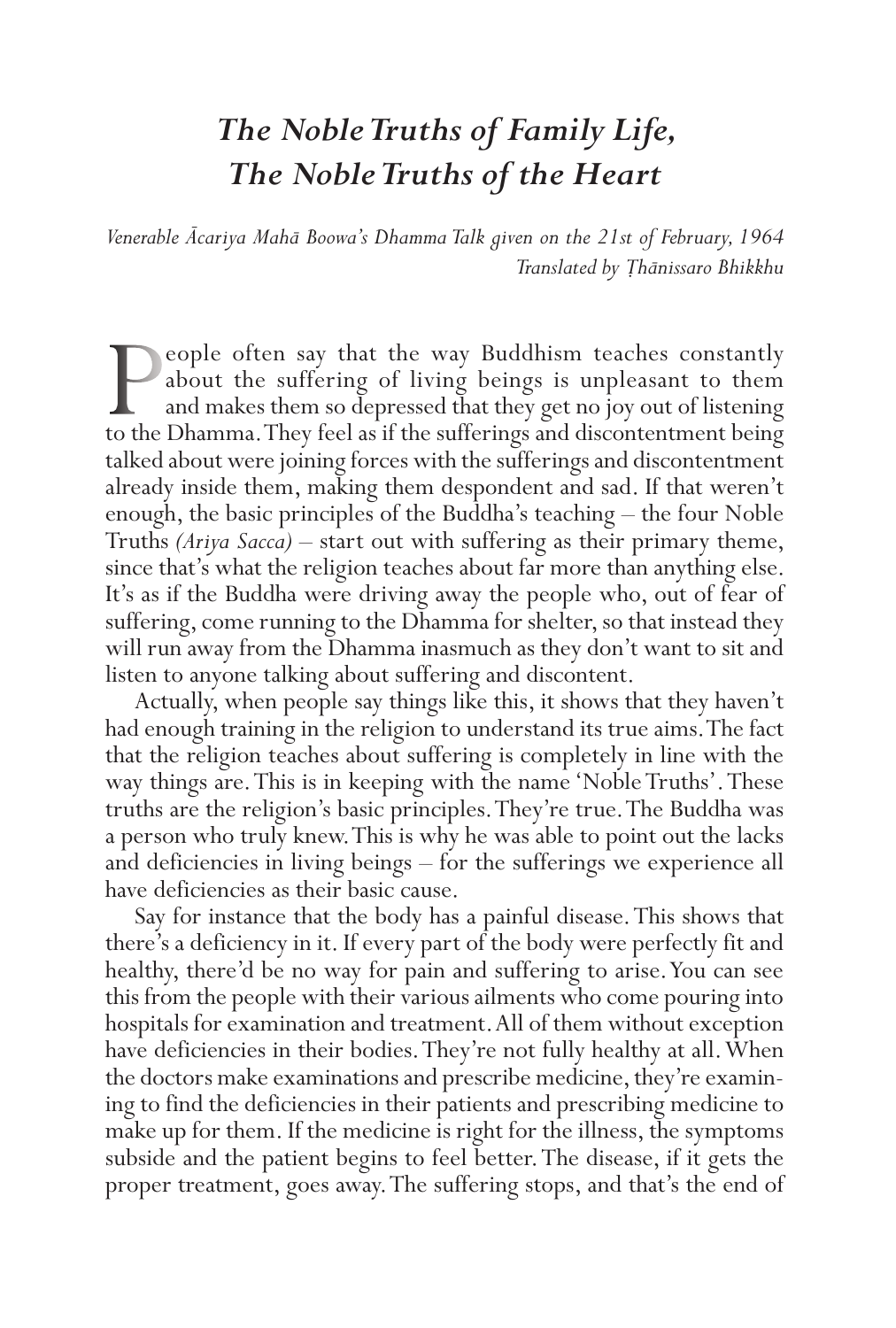the matter.<br>The Buddha was wise, which is why he taught us not to treat discontent and suffering – which are effects – but to treat the causes, the deficiencies that bring them about. These deficiencies are called *samudaya*, which mean 'origin of suffering'. When the causes are stopped the effects stop too, of their own accord. The fact that the Buddha starts out with suffering before anything else is simply to point out the evidence that establishes the truth, so that we can search out the cause and correct it in the proper way – in the same way that police have to use stolen goods as their primary evidence in tracking down and capturing thieves.

Not working enough to supply one's family needs is one sure way to cause trouble and suffering within the family-circle. This same truth holds for people as well as all other living beings, namely if their needs are fully met there's a minimum of suffering in their families. If their needs aren't fully met, then even husbands and wives who love each other deeply can come to hate each other intensely and split apart.

This can come from deficiencies in making one's living and in other areas as well. Suffering thus arises in the family because the family income may be insufficient to provide for its needs, or one of the family members may have no sense of enough in the area of sexual desire. These sorts of deficiencies can arise because of a lack of intelligence in making one's living, which prevents one from keeping up with the competition; poor health; chronic laziness and ignorance, coupled with the extravagance of spending money beyond one's means; overwhelming sexual desires which make one forget one's family and responsibilities. These are just a few of the possibilities.

These sorts of deficiencies are termed *samudaya*, the origins of suffering. Wherever any of these deficiencies becomes pronounced, the suffering which follows is also pronounced. Wherever we are deficient, that's where suffering will follow. This is why the Buddha taught us not to be lazy and wasteful, but to be hardworking and persistent, to save our earnings and spend them only for things which are necessary so that we can know how to avoid suffering. He also taught us how to wipe out that cause of suffering in the family which stems from laziness by using the path of firm commitment in making a living, so that we can reach the cessation of suffering in the family, in society and so on. This is so that every family and social community will be able to meet with happiness.

He did not teach us to sit around letting our feet and hands atrophy from not figuring out what sort of work to do, or to lie around embracing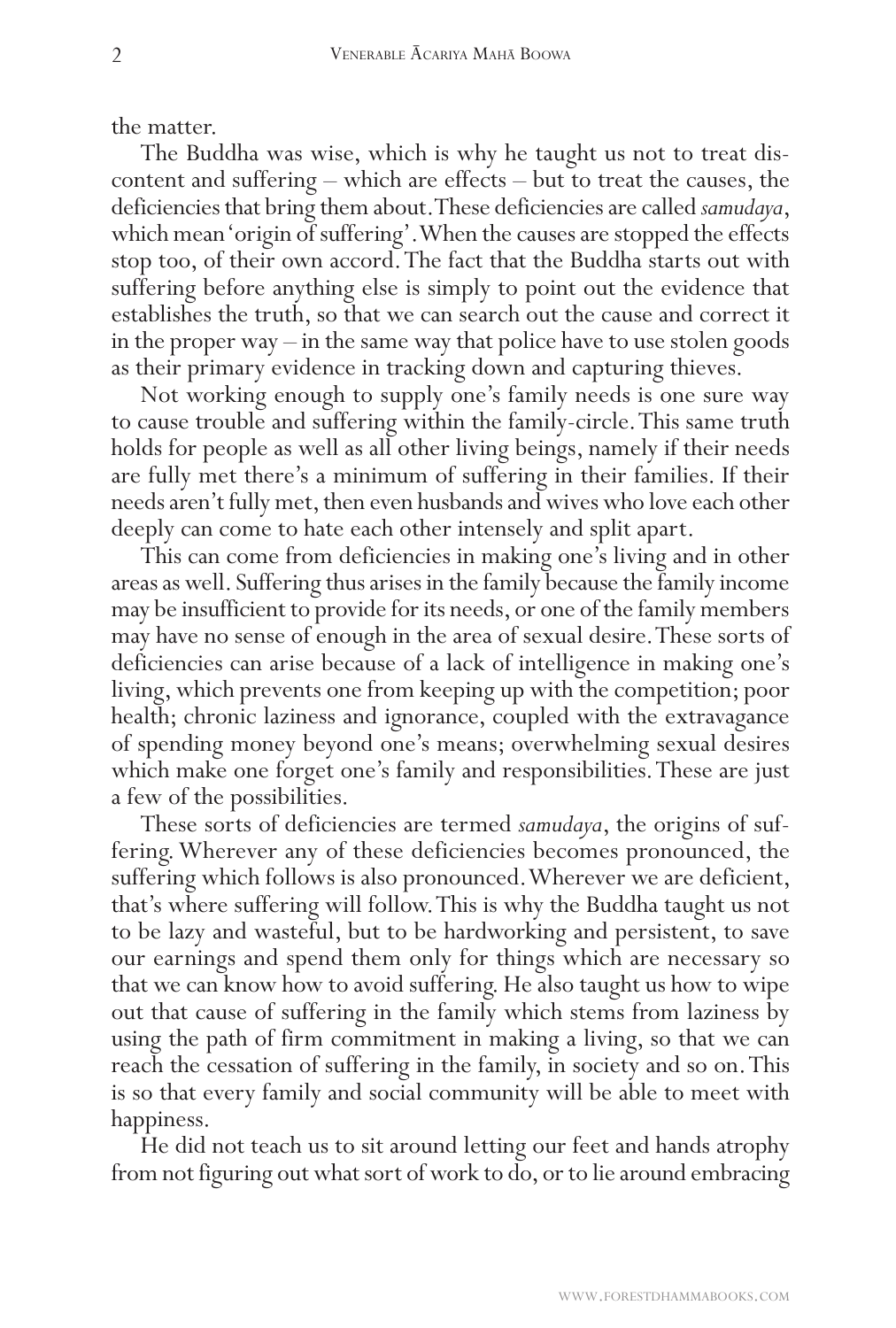our suffering because we have nothing to eat or use. He didn't teach us to sit stuck in suffering without finding a way out. Instead, all of the Noble Truths he taught were meant to free living beings from their sufferings. There's not a single Noble Truth that teaches us to let our sufferings bury us alive. The Buddha taught these truths both to monks and to lay people, although he used somewhat different approaches in line with the needs of his listeners. But in the final analysis, he taught the Noble Truths so that people would become wise enough to rid themselves of suffering, both on the external level – family, home, society, work – and on the internal level, the sufferings that arise exclusively within the heart.

The obstacles that prevent us from keeping up with the rest of the world in providing for ourselves are actually caused by ideas we think are up-to-date, for – who knows? – 'up-to-date' here may mean up-to-date in terms of the origin of suffering, that is the view that we can get away with earning just a little and spending a lot. If instead we try to follow the path indicated by the Noble Truths our earnings are sure to grow day by day, our behaviour will know its proper bounds, our expenditures will fall more in line with our position, our tendency towards extravagance – our way of seeing every purchase as necessary – will start to have principles to keep it in check, and our income – whatever its amount – will have a chance to stop and rest with us for a while. We'll come to realise that our desire to keep up with others in terms of buying things is the way to disaster because it destroys both our external wealth and our good habits, which are a form of wealth far more important than any other wealth in the world. If our good habits get spoiled because of our lack of thought for the present and future, we'll never have a chance to make anything of ourselves at all.

People who don't overlook their good habits and try to reform their minds so as to stay within the bounds of moral virtue, all that is noble and good, are sure to shine both now and in the future, because basic good habits are the basis of all wealth. Any form of wealth, if we want it to last, must depend on good basic principles in the heart, steady principles which are not easily swayed by outside influences. If we have reasoning in charge of ourselves and our belongings, we'll be safe from the kind of loss that comes from being deceived by others or fooled by ourselves. Being fooled by ourselves is something hard to detect, even though it happens to us all the time. We work hard with our own hands to save up a nest egg and then we ourselves are the ones who shatter it. Without a thought for what's proper we spend it all in line with those desires that overcome our hearts. Even just this much should be enough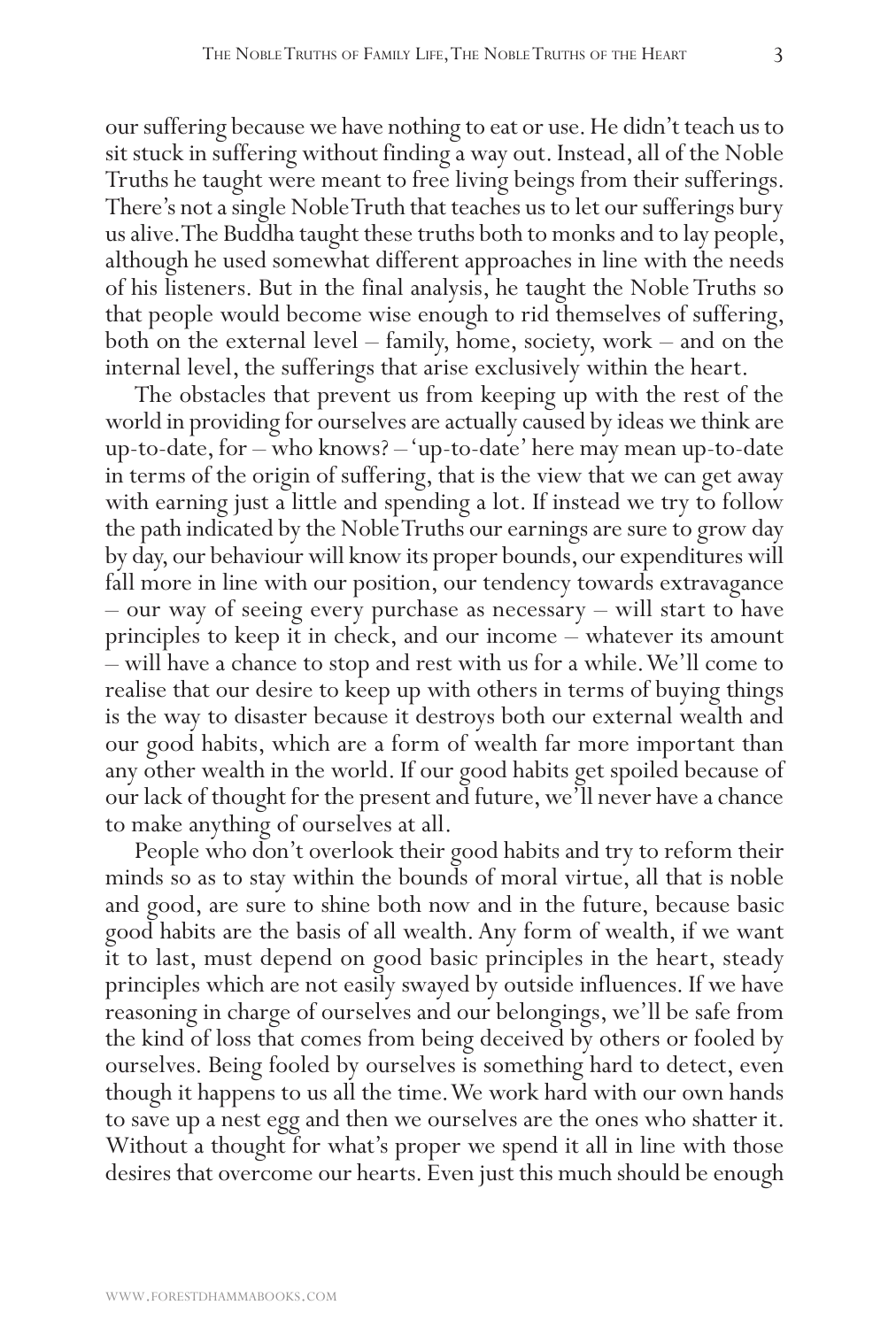to make us realise that we've got ourselves thoroughly fooled.

So when the religion teaches us to conduct ourselves in the right way to close off the opening that suffering has into our lives, it's the same sort of thing as when doctors explain diseases and medical treatment to their patients so that they'll conduct themselves in the right way as to avoid illness. The Noble Truths teach us to be intelligent in running our lives. The fact that the religion teaches us to know the causes of happiness and suffering – plus how to eliminate that which is bad and foster that which is good – shows that it doesn't teach us to be negative or pessimistic, as some people believe.

For this reason, we should make sure that we know the true purpose of the Noble Truths, which form the heart of every level of the world and every step of the Dhamma. People who hope for progress should analyse the Noble Truths so as to put them into practice in line with their position in life, so as to prosper both now and in the future. It's never happened that the Noble Truths of the Buddha have ever led to failure or loss for those who put them into practise. On the contrary, those who make use of these truths have become fine examples for the rest of the world to follow.

What I've been talking about so far concerns the Noble Truths in general terms. You might call them the external Noble Truths, the Noble Truths of family life, or whatever seems right to you.

Now I'd like to explain the Noble Truths within. The Noble Truths on this level deal, for the most part, exclusively with the heart<sup>1</sup>. People who put the external Noble Truths into practice in a full and proper way, to the point where they enjoy happiness on the level of family life, may still have some deficiencies within their hearts, because suffering of this sort can happen to anyone on any level in life – rich, poor, men, women, lay people or ordained, no exceptions are made. If there's a deficiency in the heart, suffering is bound to find a way to arise, just as with the body. The deficiencies or insufficiencies of the heart are of three major sorts: *sensual craving, craving for becoming, and craving for no becoming.* Each of these three forms of craving is an origin for suffering because each of them acts as a weight on the heart.

The way to cure them is to train oneself in the Dhamma so as to nourish the heart and give it peace. If we don't allow the heart to drink enough of the nourishment of the Dhamma to meet its needs, it's bound to become thirsty and slip out to various other preoccupations in search of other things to drink. But the 'water' it finds in this way is, for the most part, like salt water. Once you drink it you become more thirsty and have

<sup>1</sup> The word 'heart' in this context refers to that underlying essence of mind which manifests as feeling, memory, thought and consciousness. In its essence it is that fundamental quality of knowing upon which everything we experience is based.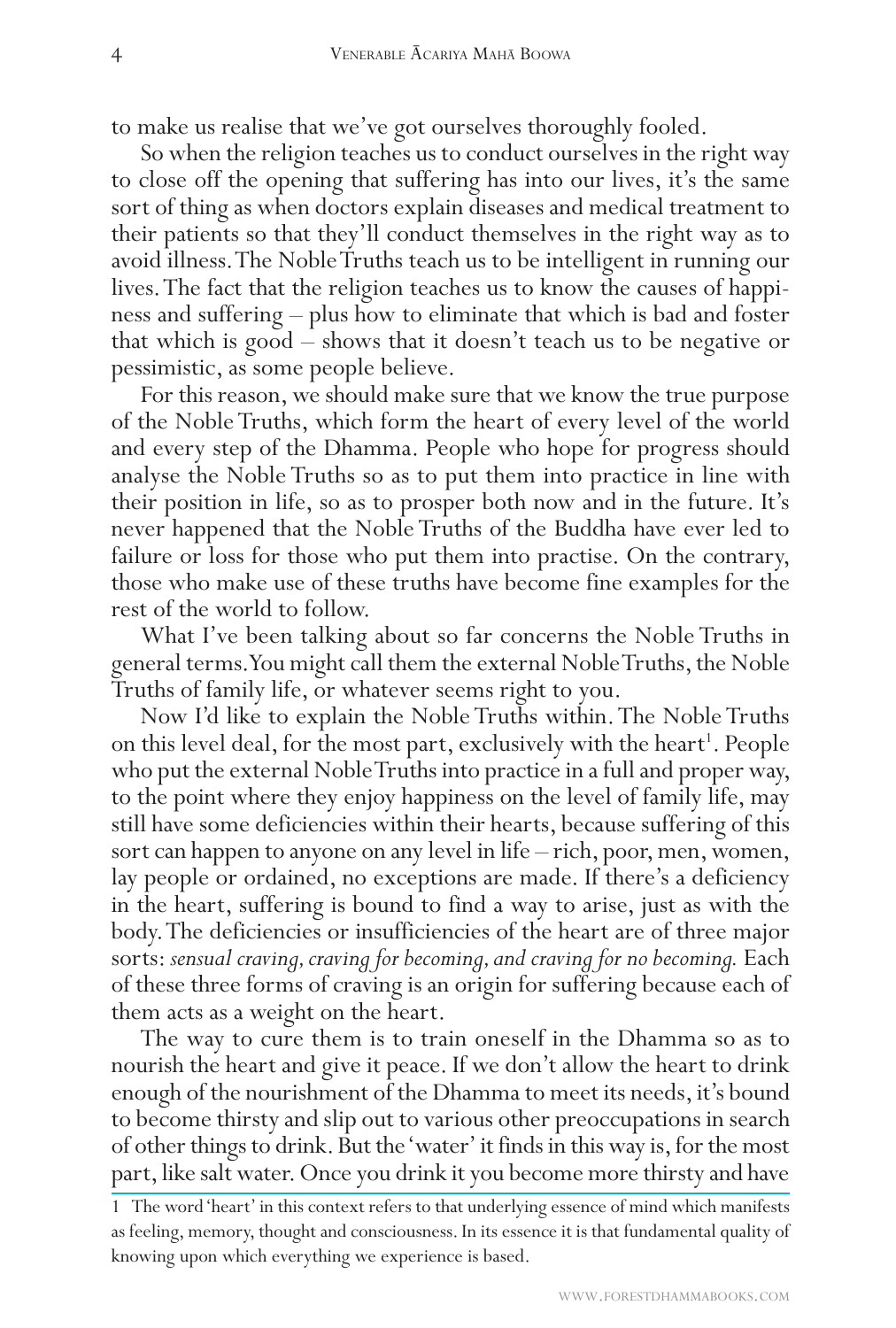to drink more. As a result, your thirst will never be quenched.

The heart thirsting for preoccupations that give rise to more craving will never reach the land of enough, but instead will stay stuck in the land of hunger. The Buddha thus measured the thirst for this sort of water by saying, "There is no river equal to craving". This is the sort of water that causes harm to those who drink it, aggravating their thirst, making them want to keep drinking more. If we persist in drinking a lot of it for long periods of time, our intestines are going to corrode away for sure. If we can't find any medicine to cure ourselves of this syndrome, our character will be destroyed and we'll be sure to die.

Wise people have seen the harm of this sort of water, and so have taught us to avoid it and to search for various techniques to cut away at these three forms of craving. They teach us to train the heart with the Dhamma – the most tasteful and nourishing beverage for it – to make it give up its taste for salt water and take only the flavour of the Dhamma as its nourishment. When we train the heart with the Dhamma until it gives rise to a feeling of peace and contentment, that's the flavour of the Dhamma that nourishes and benefits the person who drinks it. The more we drink it, the more peace and contentment we'll feel.

At the same time, we'll create an expansive and cheerful world within the heart. We'll see animals as animals, people as people, evil as really evil, and good as really good. In other words, we'll be true to the principles of the Dhamma, without being swayed like a person under the sway of hunger who sees dry leaves as fresh vegetables and so stuffs a handful into his mouth – and then, once his hunger is gone, realises the harm of his hunger in that it could make him so blind.

Thus, our desire for things that aren't worth desiring is termed the origin of suffering *(samudaya)*. Suffering is the harm which comes from this sort of desire. We torment ourselves to the point where our hearts can't stay still, for they're pressured into restlessness all the time. The path *(magga)* refers to techniques for cutting away at the three forms of craving step by step, while the cessation of suffering *(nirodha)* is the ending of suffering and discontent within the heart through the power of our practice of the path.

Every activity that is noble and good – generosity, morality, and meditation – is a part of the path *(magga)* which kills off suffering and its origin within the heart. So if you want to put an end to suffering in your own heart, you should view theses activities as necessary duties. Make them constant habits until your heart has them fully developed. No one has put thorns in the way of the path to release from suffering